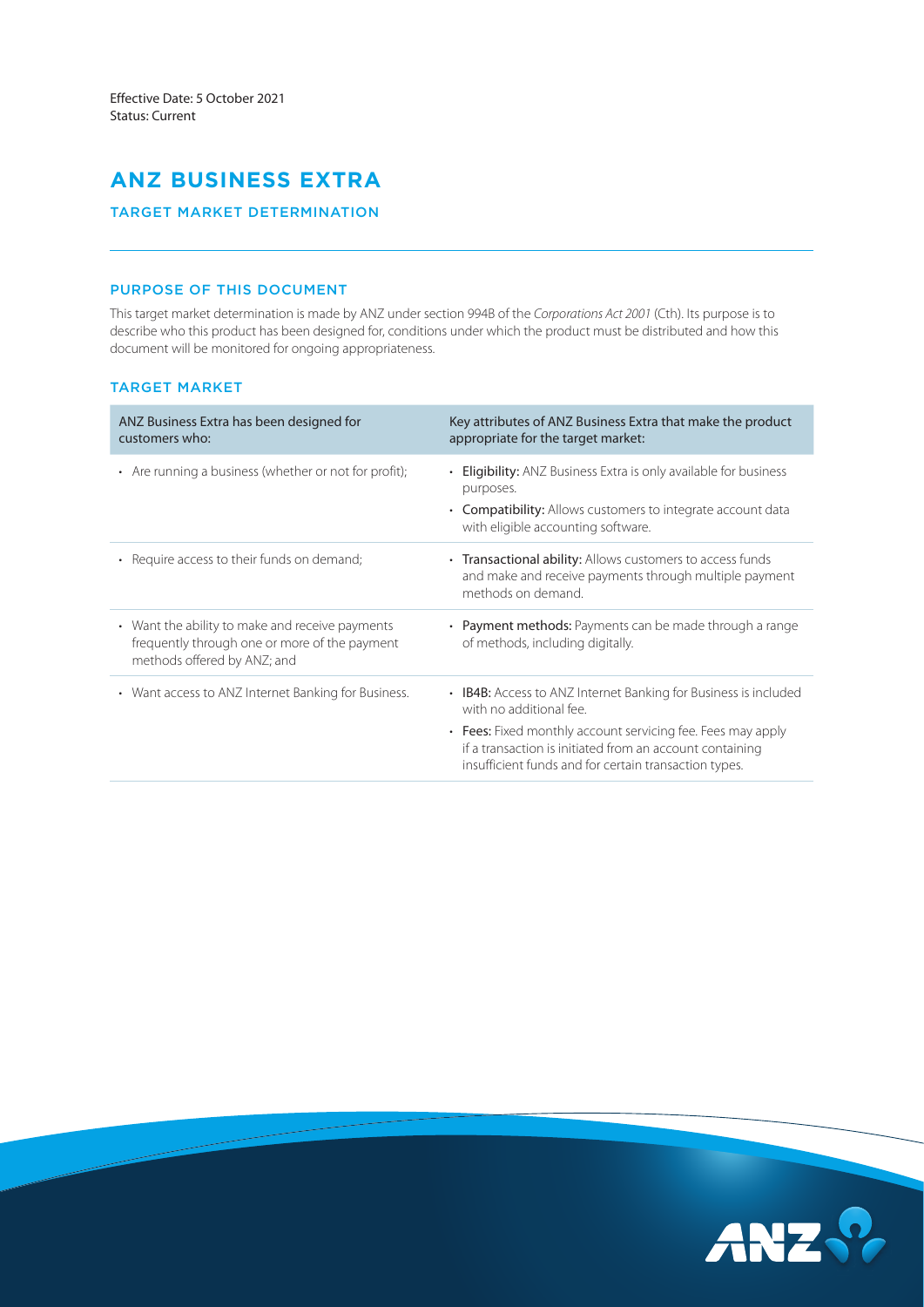# DISTRIBUTION CONDITIONS

ANZ applies the following conditions and restrictions to the distribution of ANZ Business Extra so that the product is likely to be provided to customers in the target market.

|                             | Condition                                                                                                                                                                                                                                                                                                                                                                                                                                                                            | Why do we do this?                                                                                                                                                                                                                                                                                                                                                                                   |
|-----------------------------|--------------------------------------------------------------------------------------------------------------------------------------------------------------------------------------------------------------------------------------------------------------------------------------------------------------------------------------------------------------------------------------------------------------------------------------------------------------------------------------|------------------------------------------------------------------------------------------------------------------------------------------------------------------------------------------------------------------------------------------------------------------------------------------------------------------------------------------------------------------------------------------------------|
| Channel                     | ANZ Business Extra can only be provided to customers<br>through the following channels:<br>• ANZ Commercial:<br>• ANZ National Business Centre;<br>• ANZ Digital <sup>1</sup> ;<br>• ANZ Branches; and<br>• ANZ Private<br>ANZ Business Extra cannot be distributed by third parties.<br>Brokers may refer customers to ANZ, however only<br>authorised ANZ staff may decide to issue the product to a<br>customer.<br>1 This may include anz.com, ANZ App and ANZ Internet Banking. | So that ANZ only considers providing<br>ANZ Business Extra if the customer's<br>application is received through<br>channels that are subject to appropriate<br>conditions, controls and/or monitoring<br>by ANZ.                                                                                                                                                                                     |
| Training &<br>Accreditation | ANZ Business Extra can only be provided to customers by<br>ANZ directly or through the following persons:<br>• Authorised ANZ staff who are accredited and trained.                                                                                                                                                                                                                                                                                                                  | So that:<br>• checks are conducted on matters like<br>qualifications and past conduct for<br>ANZ staff involved in the distribution of<br>ANZ products; and<br>• ANZ staff responsible for providing<br>products understand the distribution<br>process they are required to comply<br>with when distributing ANZ products,<br>as well as the legislative framework<br>relevant to their activities. |
| <b>Process</b>              | ANZ Business Extra can only be provided to customers<br>by following ANZ's customer application and product<br>selection process, including making relevant enquiries into<br>the customer's product needs.                                                                                                                                                                                                                                                                          | So that enquiries are made to determine<br>whether the product meets the likely<br>needs, financial situation and objectives<br>of the customer.                                                                                                                                                                                                                                                     |